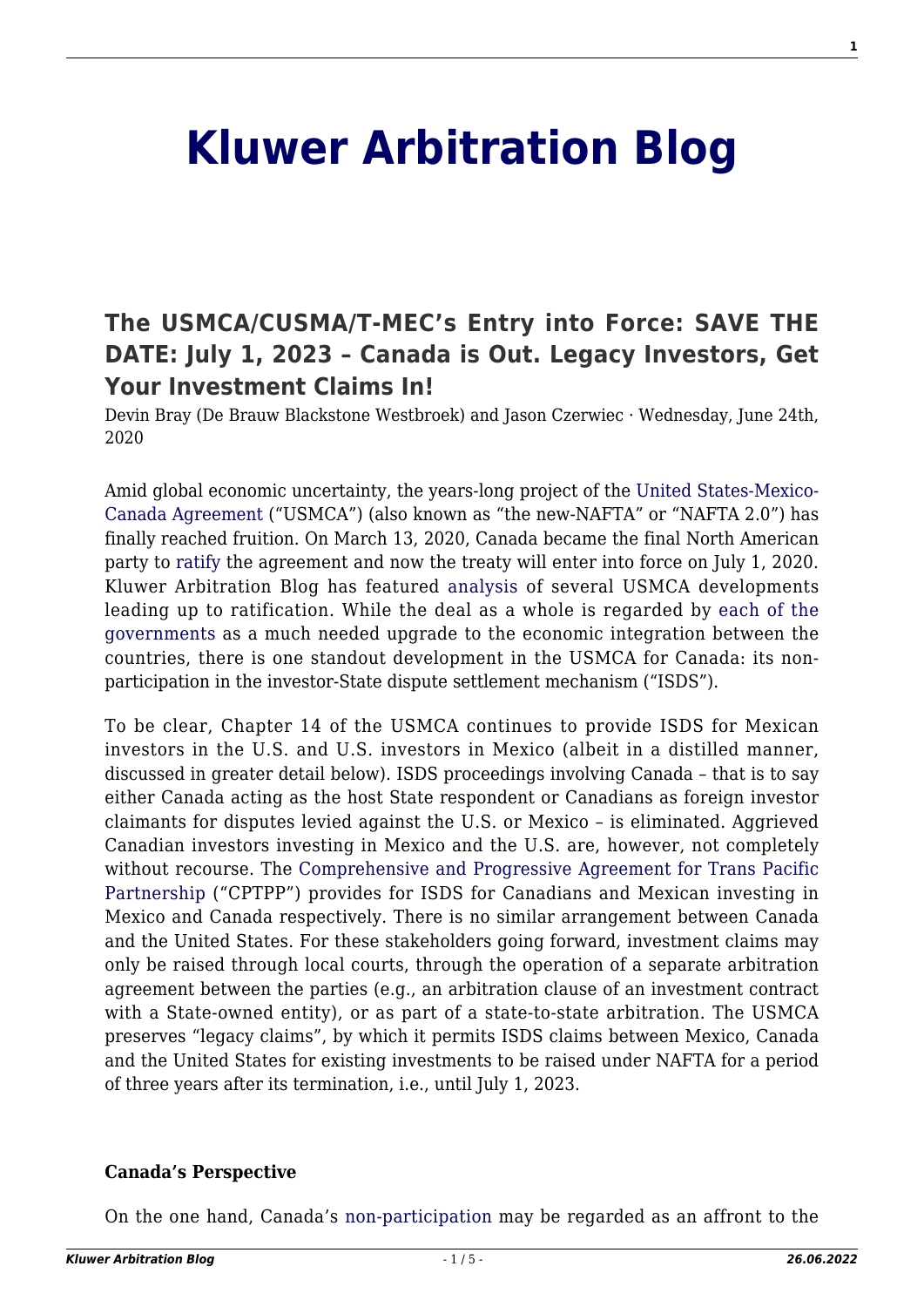advancement of ISDS. Under NAFTA, Canada has faced [27 claims](https://investmentpolicy.unctad.org/investment-dispute-settlement/country/35/canada) raised by U.S. investors and tribunals have ordered Canada to pay damages in eight of those cases. [Critics](https://www.policyalternatives.ca/sites/default/files/uploads/publications/National%20Office/2018/01/NAFTA%20Dispute%20Table%20Report%202018.pdf) of Canada's involvement with NAFTA highlight that the total known amount for settlements and damages now tops over \$219 million, with legal costs in the range of \$95 million. Compared to the pristine NAFTA record of the United States, which presently sits at [17-0](https://investmentpolicy.unctad.org/investment-dispute-settlement/country/223/united-states-of-america) (16 of which were raised by Canadian investors), Canada's refusal to enter into any form of ISDS with the United States may be apparent from the countries' respective scorecards.

On the other hand, Canada's non-participation may make strategic sense. NAFTA Members have long flirted with supplanting the 1994 Agreement. However, after the parties were unable to close the Transnational Pacific Partnership ("TPP") – which was derailed when President Donald Trump announced his decision to [withdraw](https://www.whitehouse.gov/presidential-actions/presidential-memorandum-regarding-withdrawal-united-states-trans-pacific-partnership-negotiations-agreement/) in 2017 – there was less incentive for Mexico and Canada (as they joined the CPTPP, the TPP's successor) to renew what President Trump referred to as "[the worst trade deal in](https://edition.cnn.com/politics/live-news/trump-us-mexico-canada-remarks-oct-18/h_2c0a8c6bad4dc7a2f98acda7c57ea454) [history"](https://edition.cnn.com/politics/live-news/trump-us-mexico-canada-remarks-oct-18/h_2c0a8c6bad4dc7a2f98acda7c57ea454). Nonetheless, U.S. Trade Representative Robert Lighthizer was able to [strong-arm](https://www.irishtimes.com/business/economy/trump-triggers-trade-renegotiations-with-canada-and-mexico-1.3089001) Canada and Mexico back to the table. Pressed against tight politicallydriven deadlines, Canada's non-participation in Chapter 14 of USMCA may have been the [way forward](https://www.nytimes.com/2018/10/03/reader-center/canadian-reactions-nafta-changes-usmca.html) to ensure an agreement was reached. It also leaves on the table a blue chip for future negotiations between the parties. Canada has a built-in reset button in the USMCA's sunset clause, which sets USMCA's termination date 16 years after its entry into force but permits Members to revisit their commitment to the treaty every six years. While it is unlikely these negotiations would center on the investment chapter of the treaty, Canada at least has the opportunity to reassert its stance on ISDS in the near future, potentially to counter-parties more amenable to its position.

The content of Chapter 14 of USMCA may have also been the cause for Canada's noninvolvement. The USMCA departs significantly from the NAFTA by providing different degrees of protection for potential investor claimants. Annex 14-E of the agreement establishes a privileged regime for those with federal level government contracts in "covered sectors": (i) oil and gas, (ii) power generation, (iii) telecommunications; (iv) transportation, and (v) infrastructure. A less favourable regime, outlined in Annex 14- D, applies to all other ISDS claims, which includes a new 30-month resort to domestic court requirement and limits protection to claims involving direct expropriation, national treatment and most favoured nation treatment.

A deeper analysis also reveals that some provisions slightly favour the American position. For example, the U.S. rarely utilizes public contracts in the power generation and transportation sectors at a federal level, whereas Mexico does so. Further, recent [liberalizations](https://fas.org/sgp/crs/row/RL32934.pdf) in the aforementioned sectors of the Mexican market are geared to incentivize American investors (despite a notable [volte-face](https://www.ft.com/content/da6e5abd-b1b5-497f-9fff-f7c131c81b27) in Mexican energy policy). While a different annex could have been custom-made for U.S. and Canadian investment relations, the fact that it was not, given the privileged / non-privileged regimes proffered by the U.S.-Mexican template, is demonstrable of just how far apart the U.S. and Canada are when it comes to ISDS.

By all standards, where some countries have voiced strong opposition to ISDS by terminating investment agreements [\(European Union,](https://ec.europa.eu/info/files/200505-bilateral-investment-treaties-agreement_en) [Indonesia](http://arbitrationblog.kluwerarbitration.com/2014/08/21/indonesias-termination-of-the-netherlands-indonesia-bit-broader-implications-in-the-asia-pacific/?doing_wp_cron=1590817181.0548899173736572265625), [India](https://www.reuters.com/article/india-investment-treaty/indias-proposed-investment-treaty-termsleave-foreign-partners-cold-idUSL4N1P72N1)), denouncing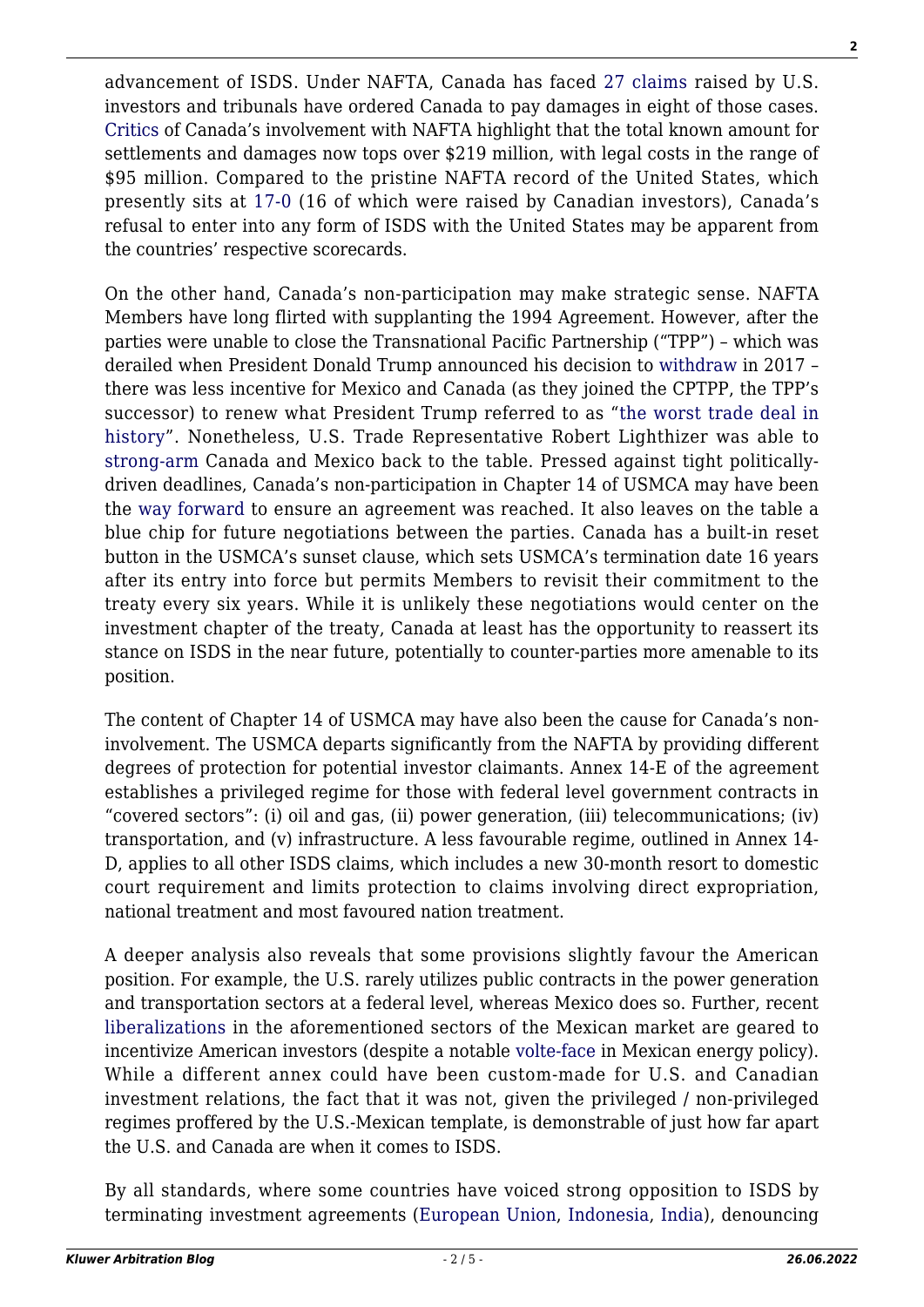institutions ([Bolivia](http://arbitrationblog.kluwerarbitration.com/2017/08/12/life-icsid-10th-anniversary-bolivias-withdrawal-icsid/?doing_wp_cron=1590817537.2307519912719726562500), [Ecuador,](http://arbitrationblog.kluwerarbitration.com/2017/10/12/ecuadors-ordeal-international-jurisdiction-journey-no-return/?doing_wp_cron=1590817752.2689170837402343750000) [Venezuela\)](http://arbitrationblog.kluwerarbitration.com/2018/01/05/bell-doesnt-save-favianca-jurisdiction-icsid-denunciation/?doing_wp_cron=1590817910.8709969520568847656250) and advancing other forms of dispute resolution ([Brazil](http://arbitrationblog.kluwerarbitration.com/2020/03/21/india-brazil-ink-novel-investment-treaty-is-dispute-prevention-the-way-forward/?doing_wp_cron=1590818930.7574789524078369140625), [South Africa\)](http://www.scielo.org.za/scielo.php?script=sci_arttext&pid=S2225-71602019000100021), Canada has remained a steadfast champion of ISDS and associated reform efforts. Canada embraced the possibility of a multilateral court of arbitration when it signed the [\(Comprehensive Economic and Trade Agreement](https://ec.europa.eu/trade/policy/in-focus/ceta/index_en.htm) [between the European Union and Canada](https://ec.europa.eu/trade/policy/in-focus/ceta/index_en.htm) ("CETA"). It has also kept open the traditional forms of ISDS in its contemporaneous BIT practice (see e.g., Article 23, [Canada-Moldova BIT](https://www.international.gc.ca/trade-commerce/trade-agreements-accords-commerciaux/agr-acc/moldova/fipa-apie/text-texte.aspx?lang=eng&_ga=2.211199895.324216241.1589823602-1150791668.1589823602), which was concluded nearly four years after the CETA negotiations had ended in August 2014). When six of the eleven Members of the CPTPP signed side letters that eschewed ISDS in favour of each jurisdiction's domestic courts, Canada declared its commitment to the "[evolution of ISDS"](https://www.international.gc.ca/trade-commerce/trade-agreements-accords-commerciaux/agr-acc/cptpp-ptpgp/declaration_isds-rdie.aspx?lang=eng). Canadians also sit in influential positions advancing global reform efforts. Shane Spellisey, Director of Canada's Trade Law Bureau, is the elected Chairperson of the United Nations Commission on International trade Law (UNCITRAL) [Working Group](https://uncitral.un.org/en/working_groups/3/investor-state) [III](https://uncitral.un.org/en/working_groups/3/investor-state) (Investor-State Dispute Settlement Reform), mandated to address ISDS reform options. Meg Kinnear, Secretary General of the International Centre for Settlement of Investment Disputes ("ICSID") and Canadian, is leading the [ICSID Rule Amendment](https://icsid.worldbank.org/en/amendments) [Project.](https://icsid.worldbank.org/en/amendments) Canada's non-participation in Chapter 14 appears less an abandonment of ISDS than an educated and strategic move, especially given the state of global reform to ISDS, Canada's role in those developments, and the thinned protections offered by the USMCA along with the haste involved in its negotiation.

#### **Investor Prospectus under the USMCA**

With Canada out and investment protection set to significantly diminish under the USMCA as of July 1, 2023 (and a veritable coronavirus boom of investment arbitration cases on the horizon), NAFTA, Chapter 11 investment protection is looking mighty attractive. Timing is now a paramount consideration. Investors facing the expiration of NAFTA protections must determine when their investments were established, and if a dispute is imminent with a host State under NAFTA, they must determine concretely when that dispute can be said to have arisen. Above all else, they must know if, when and how their claims expire. These factors will be consequential in determining which procedural route applies to them and their investments going forward.

Will it result in a Black Friday rush of legacy claims before the USMCA's cut-off date of July 1, 2023? Maybe. When Venezuela denounced ICSID on January 24, 2012, [nine](https://icsid.worldbank.org/en/Pages/cases/AdvancedSearch.aspx) [cases](https://icsid.worldbank.org/en/Pages/cases/AdvancedSearch.aspx) were registered with ICSID within six months (as prescribed by Article 71 of the ICSID Convention). If investors wish to avoid their host State's local judiciary, which may be particularly untenable when raising certain claims (e.g., national treatment), or to avoid taking a backseat chance on a politicized state-to-state arbitration, then there may be a spike in NAFTA legacy claim cases over the next three years.

Investors can and should also be proactive, by cultivating new forms of foreign investment relations (either under a government contract or investment contract that provides alternative routes to international arbitration). Established investors must take care with this step, especially if they are harbouring a potential claim. Under USMCA, Annex 14-C, an investor loses recourse as a "legacy investment" status holder if they qualify as an Annex 14-E "investor". This also means that those investors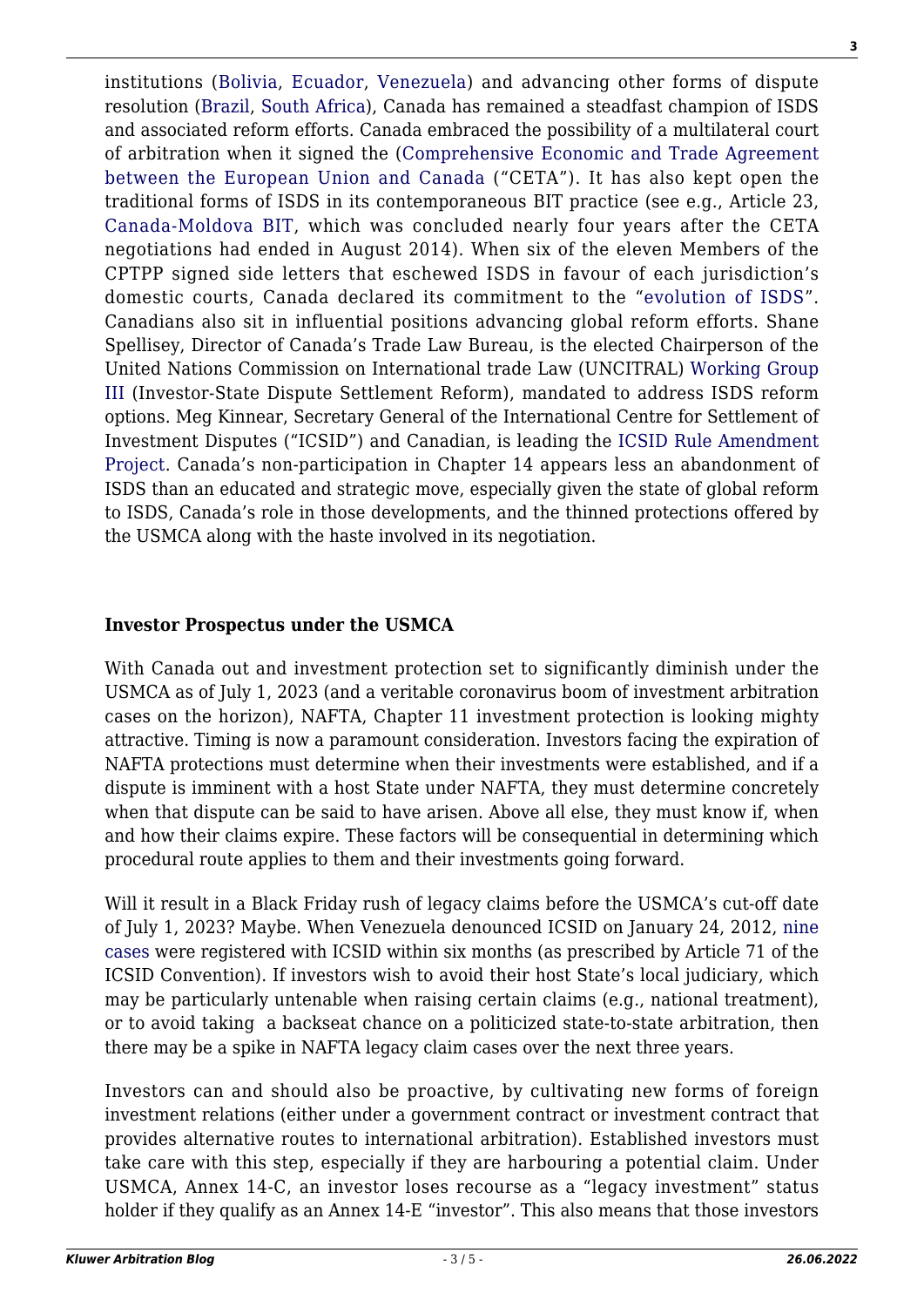sitting on a claim who would already qualify under Annex 14-E may wish to raise such a NAFTA claim before it expires next week on July 1, 2020. Notably, the USMCA adopts more restrictive language to describe the substantive protections compared to similar ones found in NAFTA, Chapter 11 (Compare e.g., NAFTA, Article 1105(1) with USMCA, Article 14.6 and Annex 14-A).

Similarly, treaty planning – i.e., jurisdictionally re-structuring investments so as to maximize protection under the global network of investment protection – may be the way forward. The United States has in force 41 BITS and 50 treaties with investment chapters. Mexico has in force 33 BITs and 16 treaties with investment chapters. It would not take long to find an agreement that provides greater back-end economic relationship protection (e.g., [Netherlands-Mexico BIT](https://investmentpolicy.unctad.org/international-investment-agreements/treaty-files/3276/download)). Care must be taken as [switching nationalities](https://www.italaw.com/sites/default/files/case-documents/ita0470.pdf) before a dispute has been resolved can negate the international claim, even despite egregious conduct by the host State.

What is clear is that the introduction of Chapter 14 of USMCA is a change that will spark reaction. Equally clear is that the collateral damage of this chapter will be small- and medium-sized firms involved with foreign investment opportunities. These stakeholders may not possess the clout or capability to secure government contracts in the protected sectors, negotiate separate arbitration clauses, or restructure internationally to ensure a greater degree of investment protection, but they will most likely be first in line to save the date: July 1, 2023.

### *For the full scope of our coverage of USMCA to date, click [here](http://arbitrationblog.kluwerarbitration.com/category/usmca/?doing_wp_cron=1591675178.5335190296173095703125).*

*To make sure you do not miss out on regular updates from the Kluwer Arbitration Blog, please subscribe [here](http://arbitrationblog.kluwerarbitration.com/newsletter/). To submit a proposal for a blog post, please consult our [Editorial Guidelines.](http://arbitrationblog.kluwerarbitration.com/editorial-guidelines/)*

## **Profile Navigator and Relationship Indicator**

 $\mathcal{L}_\text{max}$ 

[Learn how](https://www.wolterskluwer.com/en/solutions/kluwerarbitration/practiceplus?utm_source=arbitrationblog&utm_medium=articleCTA&utm_campaign=article-banner) **[Kluwer Arbitration Practice Plus](https://www.wolterskluwer.com/en/solutions/kluwerarbitration/practiceplus?utm_source=arbitrationblog&utm_medium=articleCTA&utm_campaign=article-banner)** [can support you.](https://www.wolterskluwer.com/en/solutions/kluwerarbitration/practiceplus?utm_source=arbitrationblog&utm_medium=articleCTA&utm_campaign=article-banner)

Offers 6,200+ data-driven arbitrator, expert witness and counsel profiles and the ability to explore relationships of 13,500+ arbitration practitioners and experts for potential conflicts of interest.